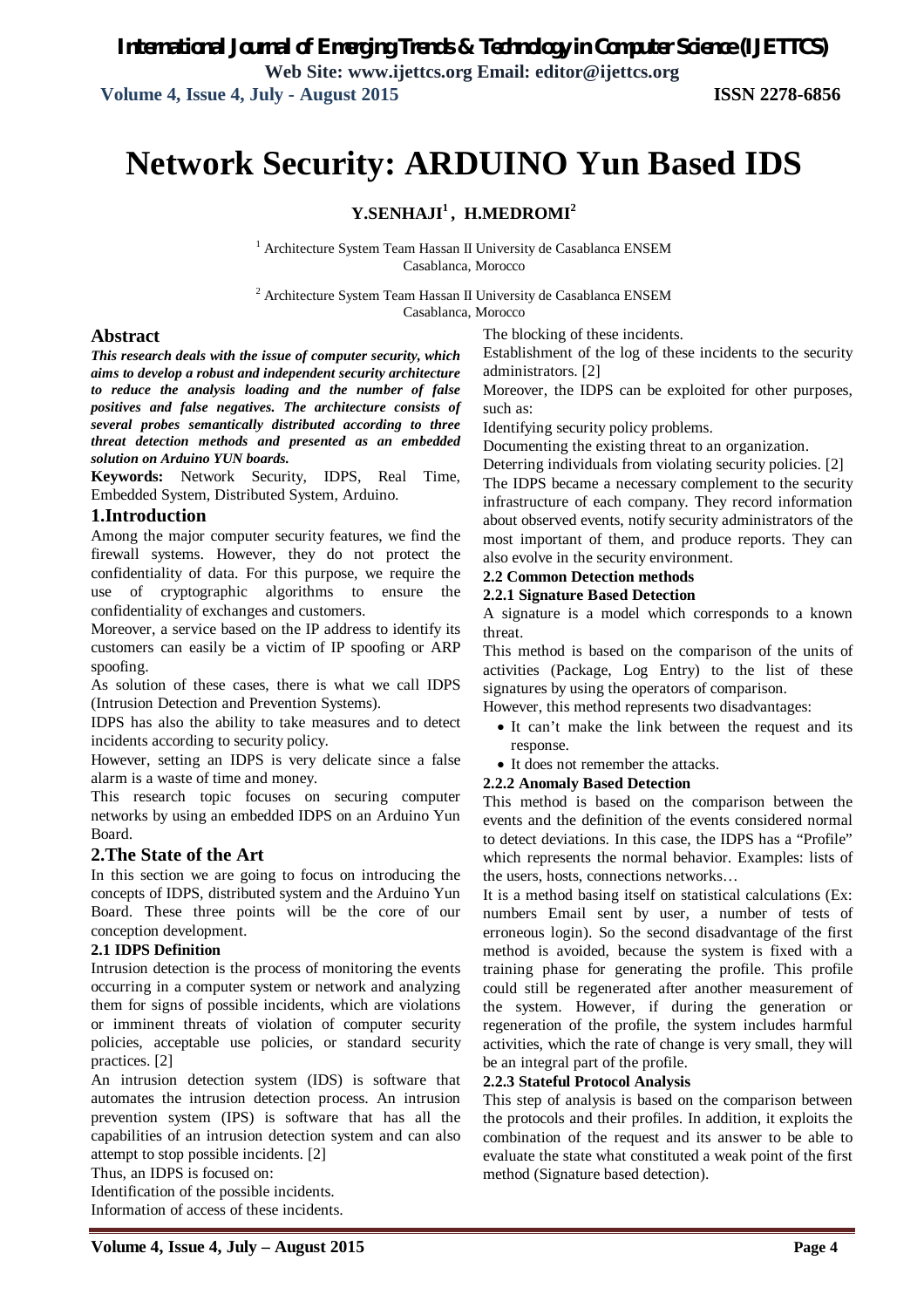**Volume 4, Issue 4, July - August 2015 ISSN 2278-6856**

#### **2.3 Distributed System**

A Distributed system can be distributed based on an existing conceptual distance between its components. This distance can be:

- **Spatial:** distribution by different processes assigned to solve a problem related to space.
- **Semantic:** distribution by the specificity of knowledge and a particular know-how.
- **Structural:** representations are heterogeneous and reasoning mechanisms are different.
- **Semantic:** according to its function and its role within the system.

#### **2.4 Arduino Yun Presentation**

The Arduino Yun is an electronic board that uses the Atmel processor ATmega32U4. Besides of that, it has an additional processor: Atheros AR9331, that turn the Linux distribution OpenWrt Linino.





#### **3.Problematic**

To detect and eliminate attacks (security threat), a system must have tools to monitor data in transit. Thus, to analyse all network traffic seems to be the most ideal solution. However, this is an unthinkable alternative because the quantity of data will be very huge and analysis time will be very long (real-time problem). Moreover, even with focusing only on a part of the traffic, load analysis remains important and this analysis must be in a real-time to serve the rapid availability of information. So the question is how to design a security system that can reduce this loading, being autonomous and being indifferent to the vulnerability of the OS of the system to protect.

And of course we should not forget that we are in an academic research, so the solution must be free and open source.

Thus, and in order to respond to these points above, we will try to present in the following section a proposition of an architecture based on the concepts introduced in the state of the art section: Distributed system based on an Arduino Yun Board.

#### **4.Proposed Architecture**

#### **4.1 Introduction**

Prior to deployment of the security solution, we assume that users are aware of the importance of security and its challenges and that all systems and applications are constantly updated (security patches).

Suppose we have a network with the following elements:



**Figure 2** Network Architecture

- A LAN (local area network): consists of several workstations.
- A DMZ (demilitarized zone): Consisting of machines on the internal network that need to be accessible from the outside (mail server, FTP server, web server ...)
- A Web Client: consists of Outside Network

#### **4.2 Semantic Distribution**

In this section we are going to operate a Semantic distribution based on IDPS method detection. This distinction aims to specialise the IDPS and specialization causes reducing of loading and of the number of false positives and false negatives. So our IDPS probe will be composed of three Arduino boards that will call ARDS and that we will install in our network:

- ARDS-SPA: Based on the "Stateful Protocol Analysis" as a method of detection
- ARDS-ABD: Based on "Anomaly Based Detection" as a method of detection
- ARDS-SBD: Based on "Signature Based Detection" as a method of detection.

Thus, each ARDS will focus on a detection method to analyse the system.



**Figure 3** Arduino Semantic distribution

#### **5.PLATFORM DEVELOPMENT**

#### **5.1 Capturing traffic**

For Traffic capturing we are going to use Raw Socket on Open WRT which is embedded on the Arduino Board. We use a Python script.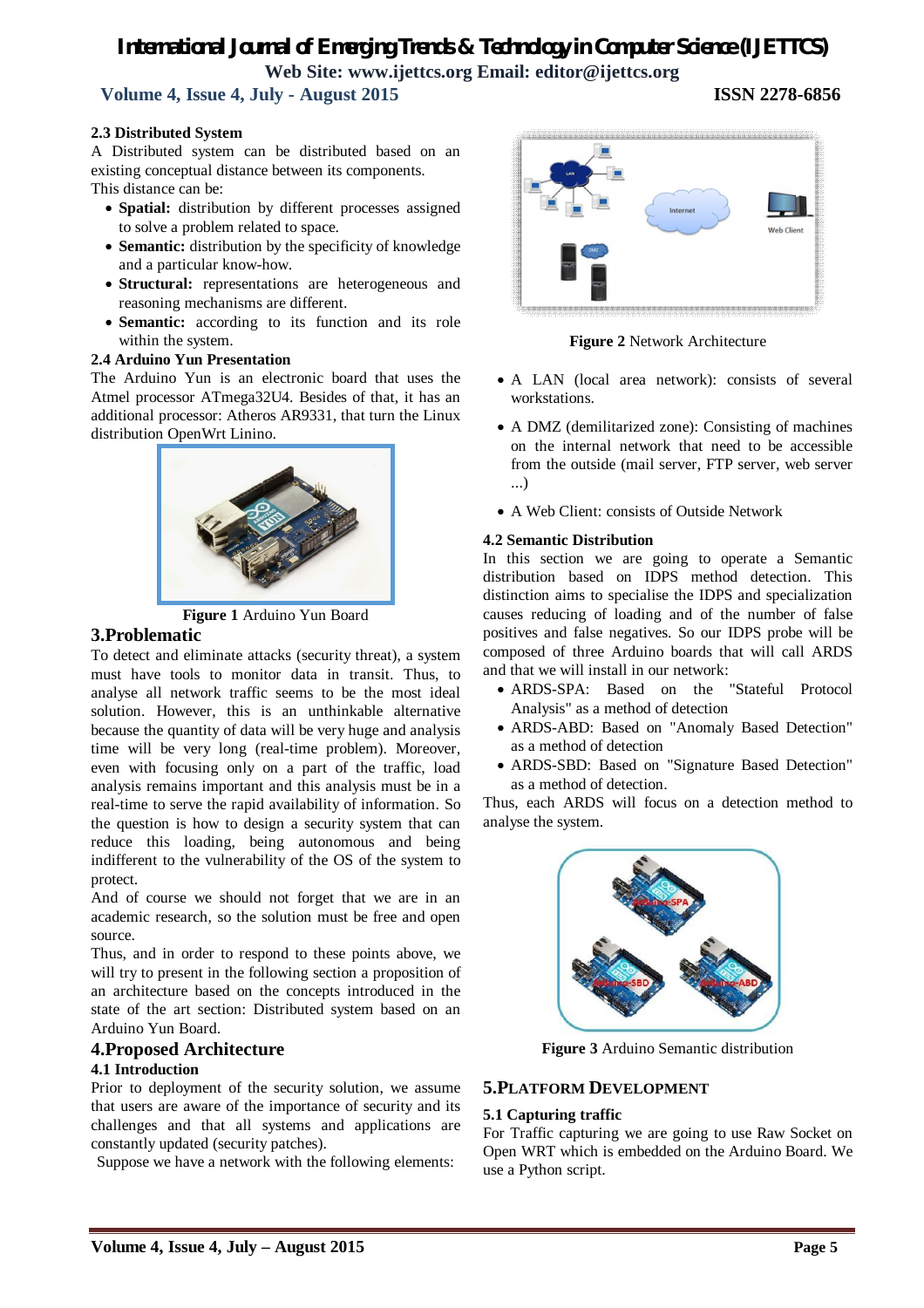$3$  COM12 - PuTTY

 **Volume 4, Issue 4, July - August 2015 ISSN 2278-6856**

#### **Our program has 4 files:**

- « regle.txt » that contains security rules
- « journal.txt » for the storage of all captured traffic
- $\bullet$  « intrusion.txt » for intrusion logging
- « analyse » for the analysis python script

We will be based in the simulation on an intrusion test of a specific IP address. Our analysis script begins with the creation of the log file that will store all traffic.

#creation d'un fichier journal et on l'ouvre on mode ecriture [fc = open('journal.txt', 'a') #ouverture en mode ajout [fc.write('Journal de capture du : ' + datetime.utcnow().strftime('%d/%m/%y %H:%M:%S.%f')+'\n') #fc.close() on ne le ferme pas on le laisse ouvert pour y rajouter les autres ligne de capture

**Figure 4** Python – log of traffic

Then we proceed with the loading of our security rules.

#On recupere la regle d'intrusion fr = open('regle.txt','r') #ouverture en mode lecture regle=fr.readline()  $fr.close()$ 

**Figure 5** Python – loading of the security rules

After that comes the step of the creation of the intrusion file.

#Creation du fichier de resultat d'intrusion fi=open('intrusion.txt','a') #ouverture en mode ajout #fi.close() on ne va pas fermer le fichier on le laisse ouvert pour le stockage des menaces

**Figure 6** Python – Intrusion file creation

The build of the raw socket is made using the code below.



**Figure 7** Python –RAW SOCKET build

And capturing traffic starts using the following command:

| #while True: si on veut realiser une boucle infinie |  |  |  |  |  |  |  |  |
|-----------------------------------------------------|--|--|--|--|--|--|--|--|
| i=0 #initialisation du compteur                     |  |  |  |  |  |  |  |  |
| while i<100:                                        |  |  |  |  |  |  |  |  |
| $packet = s.recv from (65565)$                      |  |  |  |  |  |  |  |  |
| <b>Figure 8</b> Python – Traffic Capturing          |  |  |  |  |  |  |  |  |

We can opt for an infinite loop capture as we can limit the number of captured packets.

The following figure shows how the capture looks like on the PuTTY's software console window.



We display, time, MAC addresses, IP addresses, ports... Other items can be displayed but we did not want to clutter up the display.

The log file in turn is as follows:



**Figure 10** log file

This is the same data displayed in the PuTTY's console Window but without carriage returns.

Our security rule is an IP address of intrusion. As soon as our scanner detects a threat, it saves it in the intrusion file.

| Fichier | Edition | Format | Affichage |                                                                |  |  |
|---------|---------|--------|-----------|----------------------------------------------------------------|--|--|
|         |         |        |           | 23:15:38.437615 - Menace d'intrusion detectee de : 192.168.0.3 |  |  |
|         |         |        |           | 23:15:39.452556 - Menace d'intrusion detectee de : 192.168.0.3 |  |  |
|         |         |        |           | 23:15:40.450595 - Menace d'intrusion detectee de : 192.168.0.3 |  |  |
|         |         |        |           | 23:15:41.464729 - Menace d'intrusion detectee de : 192.168.0.3 |  |  |
|         |         |        |           | 23:15:51.880978 - Menace d'intrusion detectee de : 192.168.0.3 |  |  |
|         |         |        |           | 23:15:51.984086 - Menace d'intrusion detectee de : 192.168.0.3 |  |  |
|         |         |        |           | 23:15:52.185043 - Menace d'intrusion detectee de : 192.168.0.3 |  |  |
|         |         |        |           | 23:15:52.901779 - Menace d'intrusion detectee de : 192.168.0.3 |  |  |
|         |         |        |           | 23:15:53.721032 - Menace d'intrusion detectee de : 192.168.0.3 |  |  |
|         |         |        |           | 23:16:00.686468 - Menace d'intrusion detectee de : 192.168.0.3 |  |  |
|         |         |        |           | 23:16:08.520063 - Menace d'intrusion detectee de : 192.168.0.3 |  |  |
|         |         |        |           | 23:16:09.531227 - Menace d'intrusion detectee de : 192.168.0.3 |  |  |
|         |         |        |           | 23:16:10.529562 - Menace d'intrusion detectee de : 192.168.0.3 |  |  |
|         |         |        |           | 23:16:30.895847 - Menace d'intrusion detectee de : 192.168.0.3 |  |  |
|         |         |        |           | 23:16:34.006437 - Menace d'intrusion detectee de : 192.168.0.3 |  |  |
|         |         |        |           | 23:16:35.007980 - Menace d'intrusion detectee de : 192.168.0.3 |  |  |
|         |         |        |           | 23:16:36.021829 - Menace d'intrusion detectee de : 192.168.0.3 |  |  |
|         |         |        |           | 23:16:37.036371 - Menace d'intrusion detectee de : 192.168.0.3 |  |  |
|         |         |        |           | 23:16:44.620528 - Menace d'intrusion detectee de : 192.168.0.3 |  |  |

**Figure 11** Intrusion file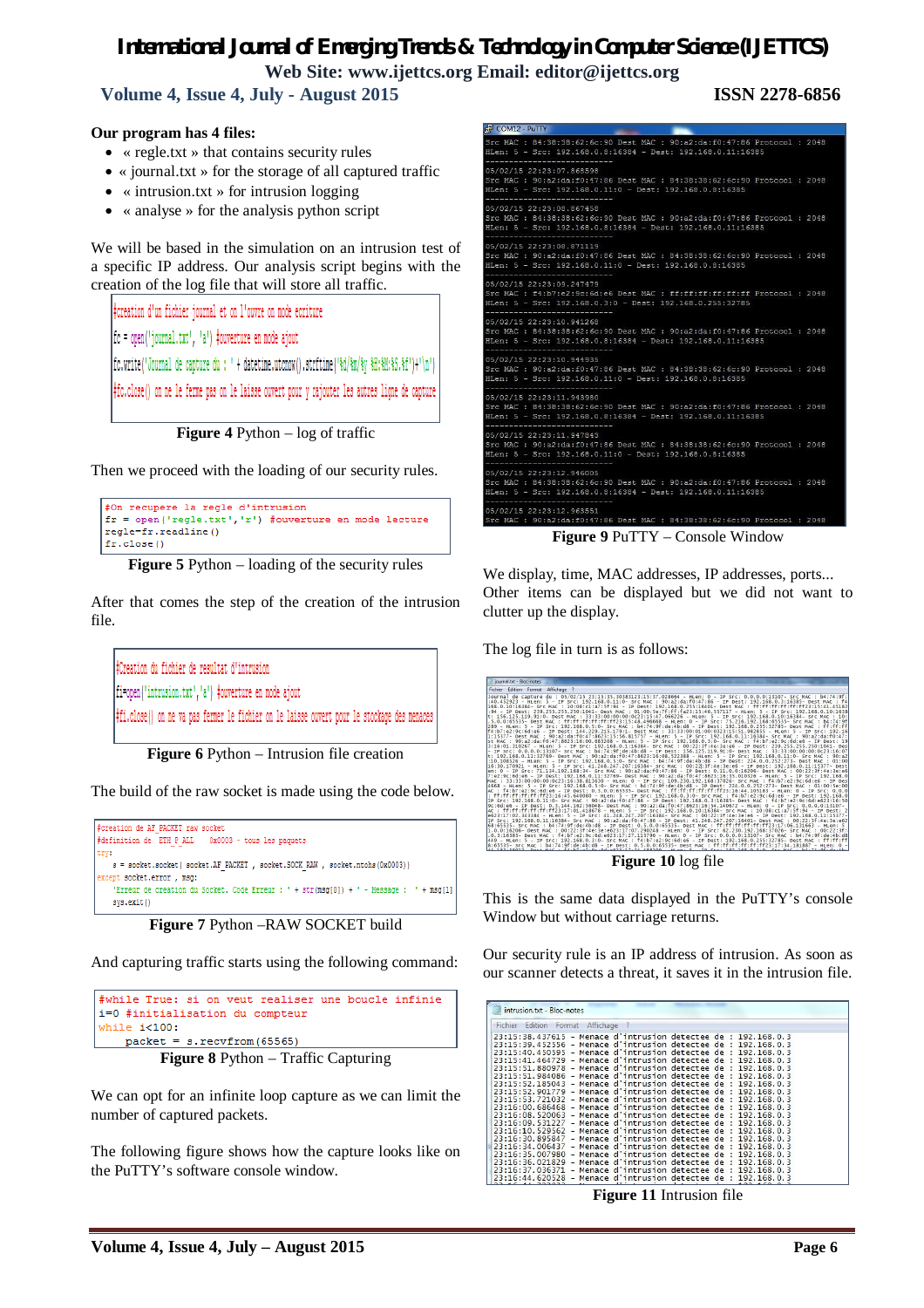## **Volume 4, Issue 4, July - August 2015 ISSN 2278-6856**

We can automate the launch of our analysis program with the boot of our board by changing the LININO boot file. The latter has the path:

#### /etc/rc.local

The modification consists of launching our "analysis" program using the command:

#### python /root/analyse/analyse

This can be done in console mode or through the GUI LUCI of the Arduino board.

The figure below shows this approach with LUCI:

| # the system init finished. By default this file does nothing.<br>wifi-live-or-reset<br>boot-complete-notify<br># Uncomment the following line in order to reset the microntroller<br># right after linux becomes ready<br>#reset-mcu<br>Uncomment the following line in order to disable kernel console<br>debug messages, thus having a silent and clean serial communication<br>with the microcontroller<br>#echo 0 > /proc/sys/kernel/printk<br>python /root/analyse/analyse | Ħ      | Put your custom commands here that should be executed once |  |
|----------------------------------------------------------------------------------------------------------------------------------------------------------------------------------------------------------------------------------------------------------------------------------------------------------------------------------------------------------------------------------------------------------------------------------------------------------------------------------|--------|------------------------------------------------------------|--|
|                                                                                                                                                                                                                                                                                                                                                                                                                                                                                  |        |                                                            |  |
|                                                                                                                                                                                                                                                                                                                                                                                                                                                                                  |        |                                                            |  |
|                                                                                                                                                                                                                                                                                                                                                                                                                                                                                  |        |                                                            |  |
|                                                                                                                                                                                                                                                                                                                                                                                                                                                                                  |        |                                                            |  |
|                                                                                                                                                                                                                                                                                                                                                                                                                                                                                  |        |                                                            |  |
|                                                                                                                                                                                                                                                                                                                                                                                                                                                                                  |        |                                                            |  |
|                                                                                                                                                                                                                                                                                                                                                                                                                                                                                  |        |                                                            |  |
|                                                                                                                                                                                                                                                                                                                                                                                                                                                                                  |        |                                                            |  |
|                                                                                                                                                                                                                                                                                                                                                                                                                                                                                  |        |                                                            |  |
|                                                                                                                                                                                                                                                                                                                                                                                                                                                                                  |        |                                                            |  |
|                                                                                                                                                                                                                                                                                                                                                                                                                                                                                  |        |                                                            |  |
|                                                                                                                                                                                                                                                                                                                                                                                                                                                                                  | exit 0 |                                                            |  |

**Figure 12** Automation of the "analysis"

#### **5.2Evaluation**

We carry out a series of attacks on our detection system to assess its response time to an attack. Thus we get the results below.

| <b>Table 1 Results</b> |
|------------------------|
|------------------------|

| <b>Attack</b><br><b>Number</b> | attack Instant | attack<br>detection | detection time<br>(ms) |
|--------------------------------|----------------|---------------------|------------------------|
| 1                              | 14:16:04,043   | 14:16:04,649        | 0:00:00,606            |
| $\overline{\mathbf{c}}$        | 14:16:12,919   | 14:16:13,600        | 0:00:00,681            |
| 3                              | 14:16:23.403   | 14:16:24.027        | 0:00:00.624            |
| 4                              | 14:16:36,756   | 14:16:37,364        | 0:00:00,608            |
| 5                              | 14:16:52.091   | 14:16:52.722        | 0:00:00,631            |
| 6                              | 14:17:02,716   | 14:17:03,355        | 0:00:00,639            |
| 7                              | 14:17:13,792   | 14:17:14,431        | 0:00:00,639            |
| 8                              | 14:17:25.804   | 14:17:26.428        | 0:00:00,624            |
| 9                              | 14:17:35.257   | 14:17:35,882        | 0:00:00,625            |
| 10                             | 14:17:48,736   | 14:17:49,360        | 0:00:00,624            |
| 11                             | 14:18:02,838   | 14:18:03,433        | 0:00:00,595            |
| 12                             | 14:18:11.793   | 14:18:12,418        | 0:00:00,625            |
| 13                             | 14:18:21.948   | 14:18:22.661        | 0:00:00,713            |
| 14                             | 14:18:37.000   | 14:18:38,041        | 0:00:01.041            |
| 15                             | 14:19:03,101   | 14:19:03,711        | 0:00:00,610            |
|                                |                | Average             | 0:00:00,659            |
|                                |                | Min                 | 0:00:00,595            |
|                                |                | <b>Max</b>          | 0:00:01.041            |



**Figure 13** Results

Of course, this detection time may vary depending on:

- The physical characteristics of our simulation system workstations, network cards, Switch ...
- Network saturation at the time of the attack
- The number of attacks
- The duration between attacks
- The number and nature of security rules
- $\bullet$  etc.

#### **6.CONCLUSION AND FURTHER WORK**

In this paper, we proposed a security architecture based on a distributed approach. The latter combines three Arduino Yun Boards in a semantic distribution based on detection method.

The aim is to reduce the analysis loading to improve response time, to reduce the number of false positives and false negatives, to ensure interoperability between the detection system and the prevention one, to reduce the number of harmless blocking traffic and to clean traces of detection and prevention.

As further work we can detail more the securing of IDPS and the securing of their LOG files by developing a network management controlled by its own firewall. We can also study an additional distribution by protocol "structural distribution" (level 4: Web streaming, FTP streaming, SQL query ...). Moreover, we can think through optimizing safety rules (ex: if the network is running on Windows systems, the rules for UNIX systems are not needed). And at last, we can develop in detail the interface of illustration. We can also study the possibility to create with Arduino Boards a Proxy system to improve the prevention system.

#### **References**

- [1] Open Information Security Foundation. « Getting Started With Suricata ». OISF, 2011
- [2] Karen Scarfone, Peter Mell. "Guide to Intrusion Detection and Prevention Systems IDPS". NIST. US Departement of Commerce. 2007
- [3] Boriana Ditcheva, Lisa Fowler. "Signature-based Intrusion Detection". University of North Carolina at Chapel Hill. 2005